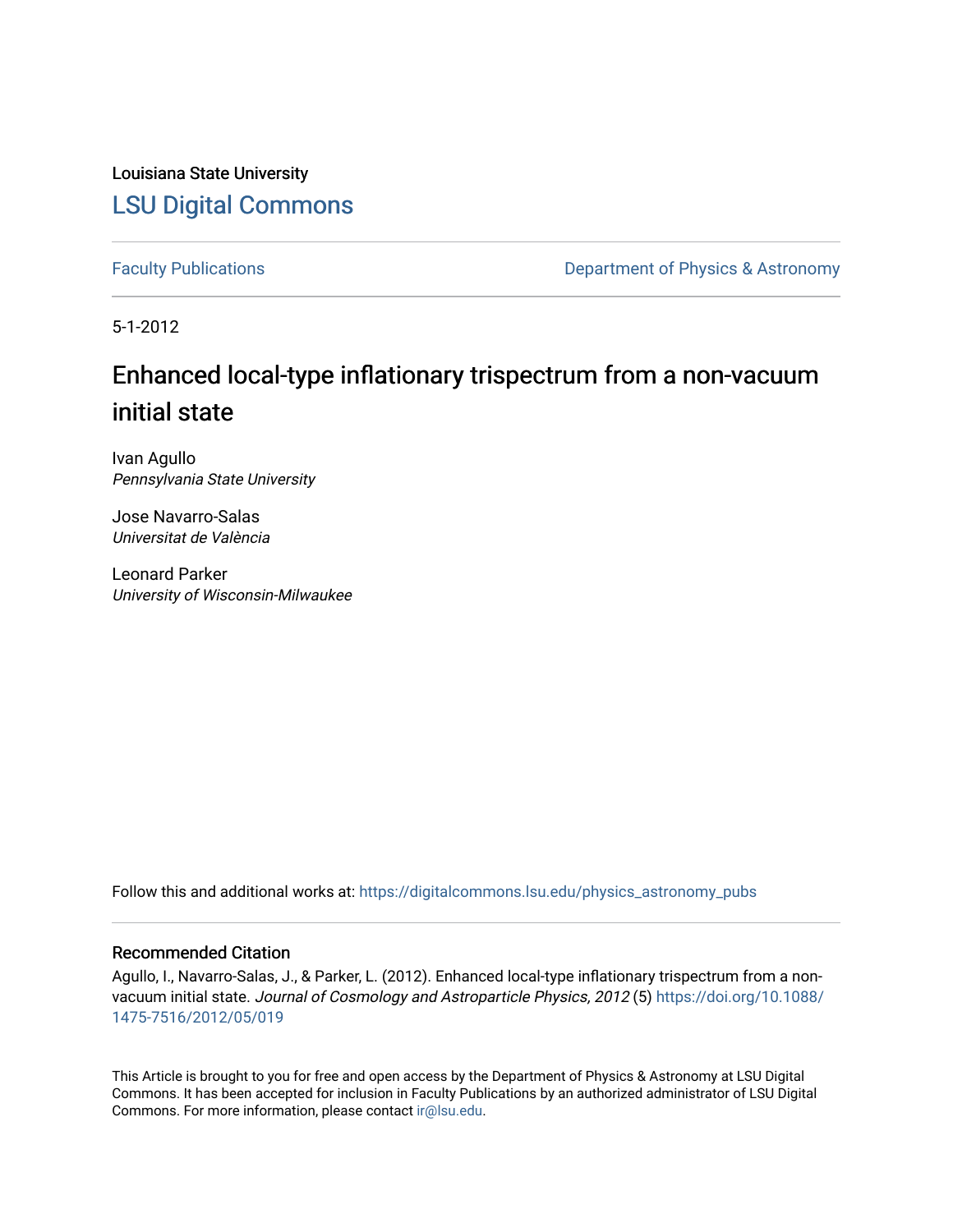# Enhanced local-type inflationary trispectrum from a non-vacuum initial state

### Ivan Agullo,<sup>a</sup> Jose Navarro-Salas,  $b,c$  and Leonard Parker<sup>c</sup>

a Institute for Gravitation and the Cosmos, The Pennsylvania State University, University Park, PA 16802, **USA** 

 $^b$ Departamento de Fisica Teorica and IFIC, Centro Mixto Universidad de Valencia-CSIC. Facultad de Fisica, Universidad de Valencia, Burjassot, Valencia 46100, Spain,

<sup>c</sup>Physics Department, University of Wisconsin-Milwaukee, P.O.Box 413, Milwaukee, WI 53201, USA

E-mail: [agullo@gravity.psu.edu,](mailto:agullo@gravity.psu.edu) [jnavarro@ific.uv.es,](mailto:jnavarro@ific.uv.es) [leonard@uwm.edu](mailto:leonard@uwm.edu)

**Abstract.** We compute the primordial trispectrum for curvature perturbations produced during cosmic inflation in models with standard kinetic terms, when the initial quantum state is not necessarily the vacuum state. The presence of initial perturbations enhances the trispectrum amplitude for configuration in which one of the momenta, say  $k_3$ , is much smaller than the others,  $k_3 \ll k_{1,2,4}$ . For those squeezed configurations the trispectrum acquires the so-called local form, with a scale dependent amplitude that can get values of order  $\epsilon (k_1/k_3)^2$ . This amplitude can be larger than the prediction of the so-called Maldacena consistency relation by a factor  $10^6$ , and can reach the sensitivity of forthcoming observations, even for single-field inflationary models.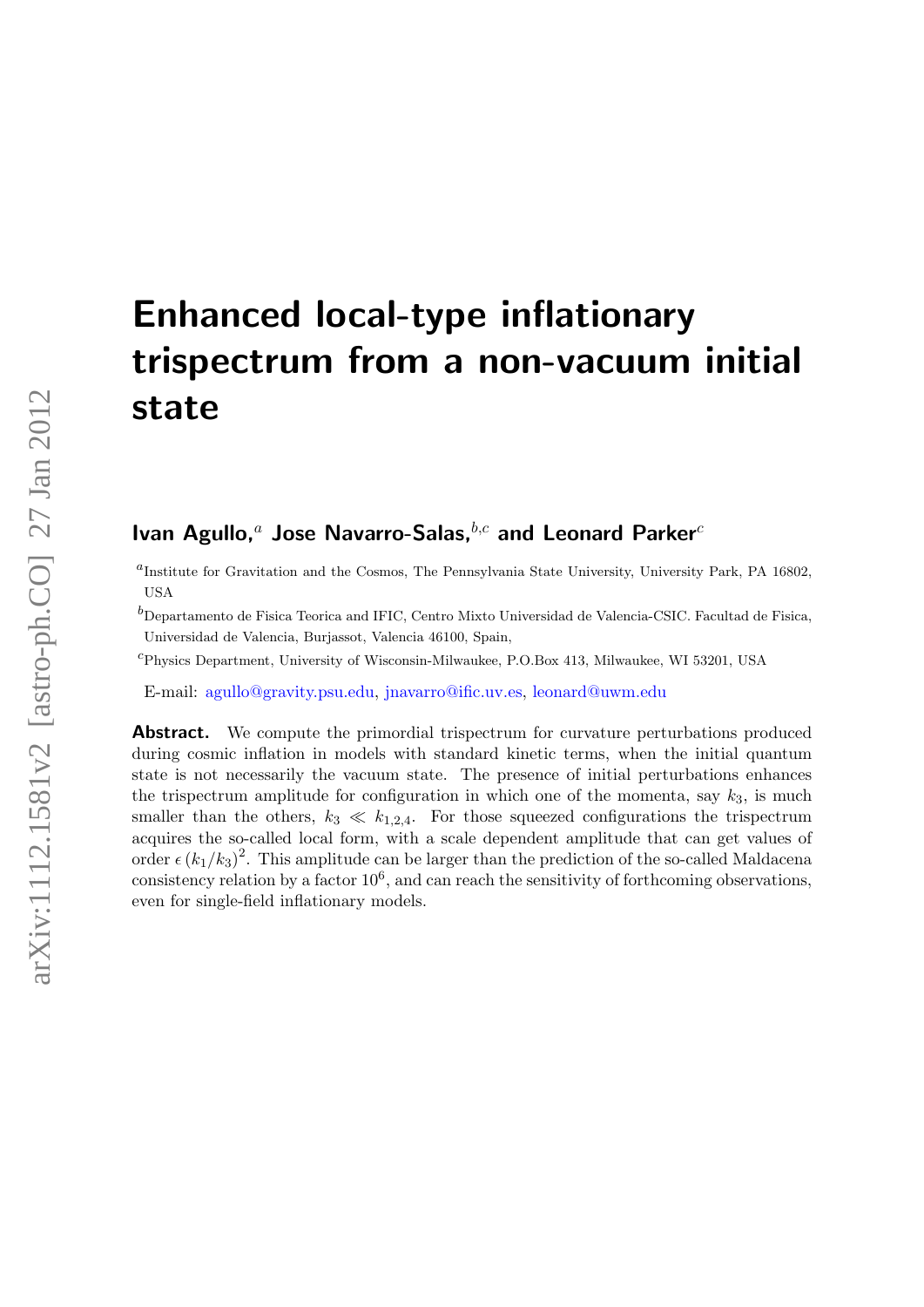#### Contents

| 1 Introduction                                 |  |
|------------------------------------------------|--|
| 2 Initial quantum state                        |  |
| 3 The trispectrum for an excited initial state |  |
| 4 Discussion and conclusions                   |  |

#### <span id="page-2-0"></span>1 Introduction

The inflationary paradigm provides a compelling argument to account for the origin of the cosmic inhomogeneities that we observe in the CMB and galaxy distribution. Primordial inhomogeneities arise naturally during inflation as the result of the amplification of quantum fluctuation by the exponential expansion of the universe. The detailed observations obtained by the WMAP satellite [\[1\]](#page-11-0) indicate that the temperature fluctuations of the CMB follow, with high precision, a Gaussian statistical distribution with an almost scale invariant spectrum. Those observations are compatible, in a non trivial way, with the predictions of inflation, even for the minimal implementation based on a single scalar field slowly rolling down the potential.

The minimal implementation of inflation has been generalized in different directions. The effective theory of inflation  $[2, 3]$  $[2, 3]$  $[2, 3]$  embeds in an elegant way generic extensions to models with multiple scalar fields or non-standard kinetic terms with higher derivatives. An important question is then, can observations distinguish between those different extensions? The predictions regarding the Gaussian part of the spectrum of inhomogeneities arising from inflation are highly degenerate for different models. In other words, the power spectrum alone has limited potential in revealing detailed information about the dynamics of inflation. However, the deviations from a perfect Gaussian distribution, the so-called non-Gaussianities, have been proven to contain valuable information to distinguish among different models of inflation. Nowadays, the observation of non-Gaussianities in the CMB and large scale structure is considered a sharp tool to extract information about the physics of the field or fields driving inflation [\[4\]](#page-11-3).

In this paper we address the consequences of extending the minimal model by generalizing the initial conditions. The computation of the spectrum of non-uniformities created during inflation requires a basic assumption concerning the quantum state describing scalar metric perturbations at the onset of inflation. Such a state is usually chosen as a natural extension of the Bunch-Davies vacuum [\[5\]](#page-11-4) of the exact de Sitter space, to the quasi-de Sitter inflationary spacetime. The assumption of the exact vacuum state may seem, however, too restrictive. An often stated viewpoint is that the huge inflationary expansion will dilute any quanta present in the initial state, washing away any deviation from the vacuum. However, this intuition is not completely accurate in the quantum theory. Quantum field theory in curved backgrounds predicts that the presence of quantum perturbations at the onset of inflation will generically produce *stimulated* creation of additional quanta due to the spacetime expansion [\[6,](#page-11-5) [7\]](#page-11-6). The stimulated creation of quanta compensates for the dilution during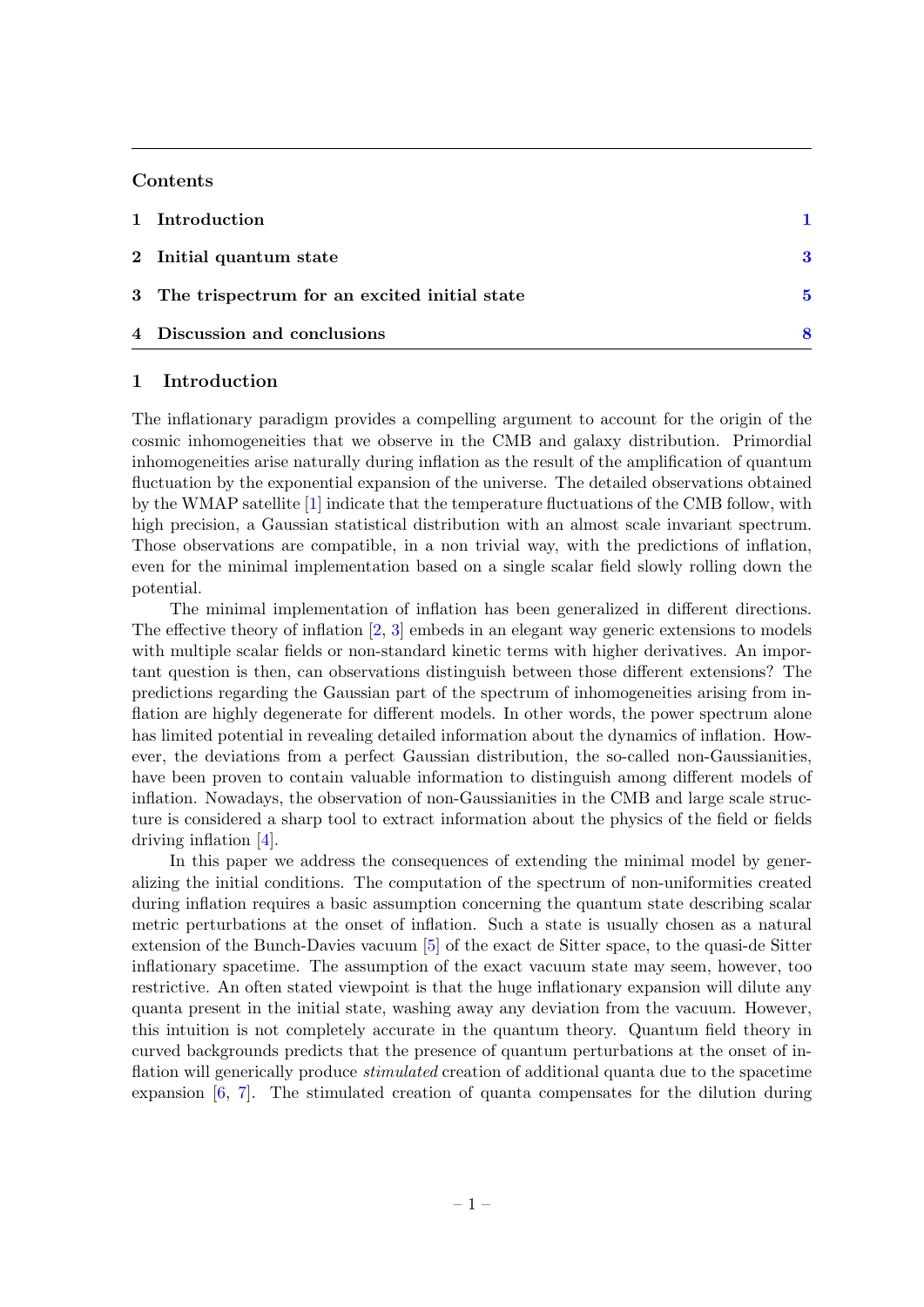inflation, making the deviation from a vacuum state potentially observable in the present universe [\[8\]](#page-11-7).

Two relevant question arise then; can cosmological observations in the present universe be sensitive to the details of the initial conditions of the effective field theory of inflation? And the second important question, can observations disentangle the effects of the initial conditions from other aspects of the effective theory? The first question has been addressed by different authors with a generic positive answer, under quite reasonable assumptions [\[8–](#page-11-7) [21\]](#page-12-0). In this paper we address those questions by analyzing the inflationary trispectrum.

It was pointed out in [\[12,](#page-12-1) [14\]](#page-12-2) that, as already happens for other aspects of the effective theory of inflation, non-Gaussianities are sensitive to the initial conditions. It was shown there that the bispectrum (the three-point function in momentum space) for curvature perturbation shows a considerable enhancement when the three momenta involved in the bispectrum form a flattened or folded triangle  $(k_1 \approx k_2 \approx k_3/2)$ , and the state describing metric perturbation at the onset of inflation departs from the vacuum state. (Throughout this paper, we use the notation  $k \equiv |\vec{k}|$ .) More recently, it was shown in [\[8\]](#page-11-7) that when a non-vacuum state is considered, the bispectrum shows an important and unexpected enhancement for the configuration in which the momenta form a squeezed triangle  $(k_1 \approx k_2 \gg k_3)$ . In that squeezed momentum configuration, the primordial bispectrum acquires the so-called local form

<span id="page-3-0"></span>
$$
B_{\zeta}(k_1, k_2, k_3) = \frac{12}{5} f_{NL} P_{\zeta}(k_1) P_{\zeta}(k_3) , \qquad (1.1)
$$

with a momentum dependent parameter  $f_{NL} = 5/3 \epsilon (k_1/k_3) \gamma$ , where  $\gamma = \mathcal{O}(1)$  is a factor depending on the characteristics of the initial state, and  $\epsilon$  is the standard slow-roll parameter (see [\[8\]](#page-11-7) for details). When compared to the vacuum state prediction [\[22\]](#page-12-3), this  $f_{NL}$  parameter contains an extra factor  $k_1/k_3 \gg 1$ , that can be as large as several hundred for the range of momenta accessible in observations.

The goal of the present paper is to deepen the analysis of the effects of an excited initial state by studying the inflationary trispectrum of curvature perturbations (the fourpoint function in momentum space). In section [2,](#page-4-0) we briefly discuss physical criteria for constraining the initial quantum state. Those constraints come from theoretical arguments as well as from present CMB observations. In section [3,](#page-6-0) we work out the primordial trispectrum for curvature perturbations, by generalizing the computations in [\[23,](#page-12-4)  $24$ ] to the case of a nonvacuum initial state. Our computations are explicitly carried out for a single-field model with canonical kinetic term, but are easily generalized to multi-field models with flat field-space metric. We write our results for initial conditions given by a pure quantum state resulting from a Bogolubov transformation of the Bunch-Davies vacuum, although a more general initial state would leave our main conclusions unchanged. We find that the presence of initial quanta greatly enhances the primordial trispectrum in the squeezed limit, in which one of the momenta is much smaller that the other three. In this limit, the trispectrum acquires the so-called local form, with a scale dependent amplitude that can reach the sensitivity of forthcoming observations. We discuss, in section [4,](#page-9-0) the consequences of our results for the so-called Maldacena consistency relation [\[22,](#page-12-3) [25,](#page-12-6) [26\]](#page-12-7), and on the related possibility of disfavoring slow-roll inflation by observing local-type non-Gaussianities. Throughout this paper we use the standard convention  $c = \hbar = 1$ , and  $M_P = 1/\sqrt{8\pi G}$ , with G the Newton constant.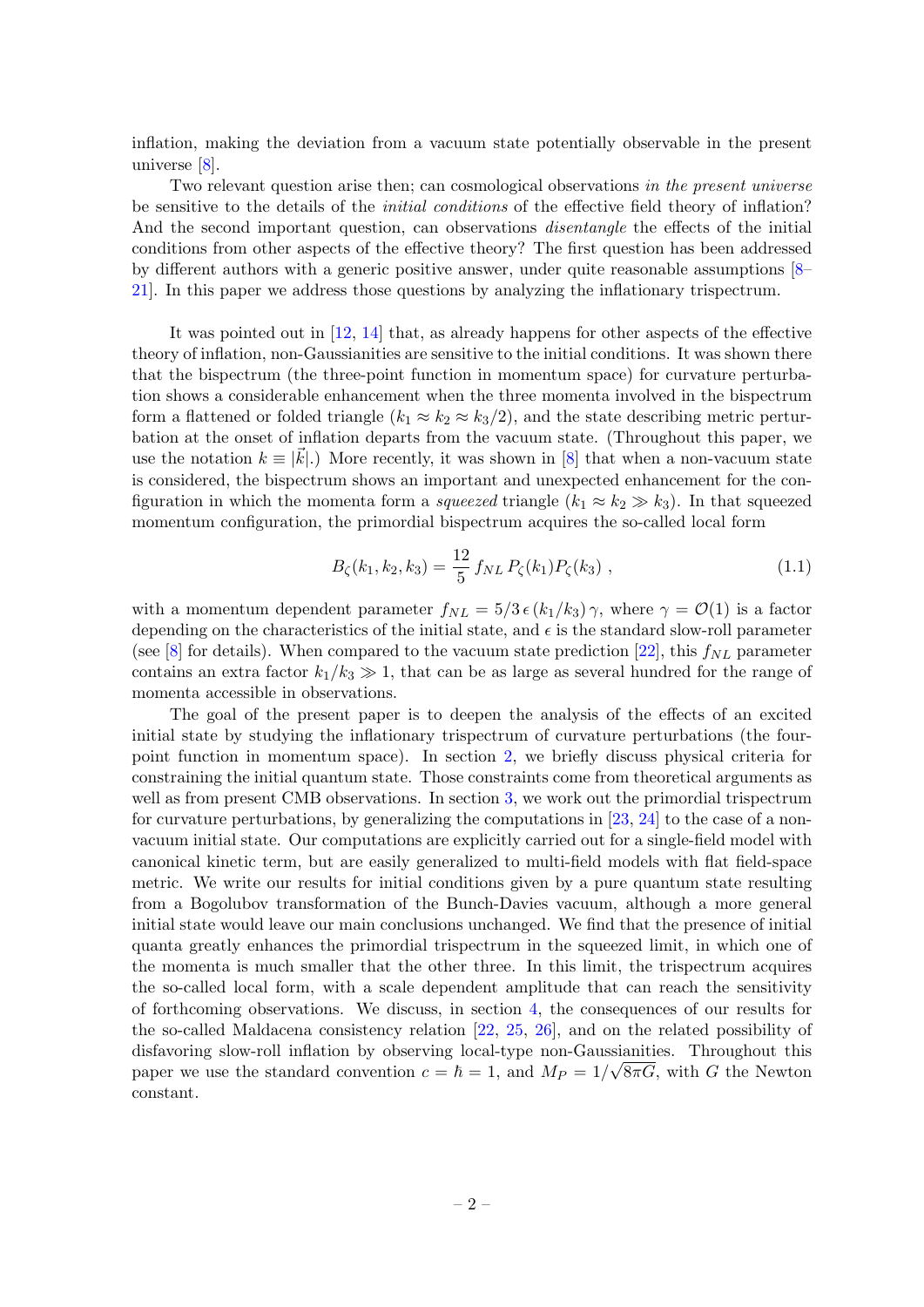#### <span id="page-4-0"></span>2 Initial quantum state

The computation of the spectrum of inhomogeneities generated during inflation requires a basic assumption about the quantum state describing those perturbations at the onset of inflation. For instance, in a universe in which inflation starts at a certain finite time after a quantum gravity era replaces the Big Bang singularity, the state of perturbations at the onset of inflation may deviate from the vacuum state as a consequence of a non-trivial preinflationary evolution. In such a scenario, the pre-inflationary evolution could produce a state for the perturbations that has a non-zero content of quanta as compared to the vacuum state, as well as containing non-Gaussianities. Therefore, the most general state for perturbations at the onset of inflation would be a non-vacuum, non-Gaussian state. That state could also be a mixed state, which can naturally arise in the context of inflation in which the observable universe results from the enormous expansion of a small patch in a much larger universe. The state of such a patch would naturally be a mixed state, even if the global state of the larger universe were a pure state, because many features of the global state would not be accessible to our observable universe [\[27\]](#page-12-8). For brevity, we obtain our results for the case of a pure state that differs from the vacuum. However, it is straightforward to extend our discussion to mixed states, as in [\[8\]](#page-11-7).

A reasonable assumption about primordial non-Gaussianities is that, as a consequence of the rapid and large exponential expansion, the non-Gaussianities generated during inflation will generically dominate the primordial spectrum, and any potential deviations from Gaussianity created before inflation can be consistently neglected. It is then natural to restrict to a Gaussian state at the onset of inflation. It is easy to show that the most general pure, Gaussian state can be described by Bogolubov transformation of the vacuum state [\[28\]](#page-12-9). Those states include, for instance, coherent and squeezed states. We will then restrict our analysis below to states at the onset of inflation given by Bogolubov transformation of the Bunch-Davies vacuum for scalar perturbations. (A Bogolubov transformation of a vacuum state for scalar particles was first used in the cosmological context in [\[29\]](#page-12-10), to show that quantum effects can avoid the big bang singularity.)

The initial state can be specified by expanding the field operator of the primordial curvature perturbation  $\zeta$  [\[30](#page-12-11)[–32\]](#page-12-12) in Fourier modes

$$
\hat{\zeta}(\vec{x},\tau) = \int \frac{d^3k}{(2\pi)^3} \hat{\zeta}_{\vec{k}}(\tau) e^{i\vec{k}\vec{x}} , \qquad \hat{\zeta}_{\vec{k}}(\tau) = A_{\vec{k}} \bar{\zeta}_{k}(\tau) + A_{-\vec{k}}^{\dagger} \bar{\zeta}_{k}^{*}(\tau) ,
$$
 (2.1)

where  $\tau$  indicates the conformal time. The general mode functions for de Sitter inflation can be written as a linear combination  $\bar{\zeta}_k(\tau) = \alpha_k \zeta_k(\tau) + \beta_k \zeta_k^*(\tau)$ , where  $|\alpha_k|^2 - |\beta_k|^2 = 1$ , and

<span id="page-4-2"></span>
$$
\zeta_k(\tau) = \frac{H^2}{\dot{\phi}_0} \frac{(1 + ik\tau)}{\sqrt{2k^3}} e^{-ik\tau} ,
$$
\n(2.2)

are de Sitter invariant modes.<sup>[1](#page-4-1)</sup> In the above expression,  $\phi_0(t)$  is the homogeneous part of the inflaton field sourcing the inflationary background expansion, and  $H \equiv \dot{a}/a$  is the Hubble function, with  $a(t)$  the scale factor and the dot indicating derivative with respect to the cosmic time. With the normalization [\(2.2\)](#page-4-2), the creation and annihilation operators  $A_{\vec{k}}$  and  $A^{\dagger}_{\bar{\iota}}$ <sup>†</sup><sub>k</sub> satisfy the commutation relations  $[A_{\vec{k}}, A_{\vec{k'}}^{\dagger}] = (2\pi)^3 \delta^3(\vec{k} - \vec{k'})$ . In the limit in which

<span id="page-4-1"></span><sup>&</sup>lt;sup>1</sup>If we slightly depart from the pure de Sitter geometry, as in slow-roll inflation, the above modes generalize to Hankel functions (see, for instance, [\[32\]](#page-12-12)).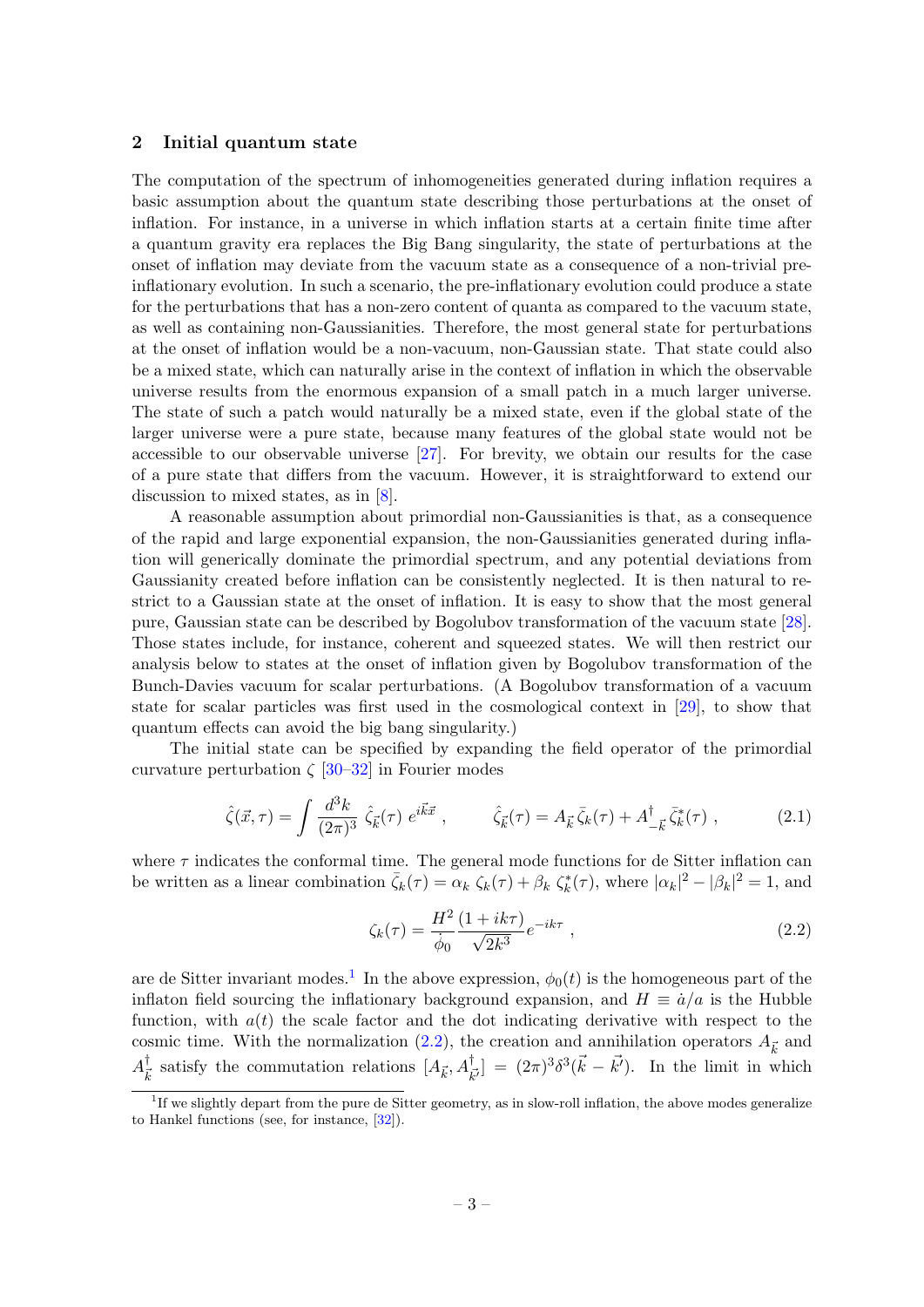$\alpha_k = 1$  and  $\beta_k = 0$  for all k, the state annihilated by all the operators  $A_{\vec{k}}$  is the so-called Bunch-Davies vacuum state. For arbitrary values of the Bogolubov coefficients  $\alpha_k$  and  $\beta_k$ (with  $|\alpha_k|^2 - |\beta_k|^2 = 1$ ) we get a Bogolubov transformation of the Bunch-Davies vacuum. Such a state can be interpreted as containing an average number density of quanta per unit proper volume  $(2\pi a)^{-3} |\beta_k|^2 d^3k$  with momenta near  $\vec{k}$  in the range  $d^3k$ , as compared to the Bunch-Davies vacuum.

There are some restrictions on the ultraviolet and infrared behavior of the coefficients  $\alpha_k$  and  $\beta_k$ . Regarding the ultraviolet (UV) behavior, the adiabatic condition [\[33\]](#page-12-13), or similarly the Hadamard condition, requires that  $\alpha_k \to 1$  and  $\beta_k \to 0$  sufficiently fast as  $k \to \infty$ . This condition ensures that the UV divergences appearing in expectation values of relevant quantum operators can be systematically cured by methods of renormalization and regularization.

In addition, the behavior of  $\alpha_k$  and  $\beta_k$  as  $k \to 0$  may also be restricted to ensure the absence of infrared (IR) singularities in the case where spatial slices of constant cosmic time have the  $\mathbb{R}^3$  topology. A requirement for the initial state is that the two-point function,

<span id="page-5-0"></span>
$$
\langle \hat{\zeta}(\vec{x}_1, \tau) \hat{\zeta}(\vec{x}_2, \tau) \rangle = \frac{H^4}{2\dot{\phi}_0^2} \int_0^\infty \frac{dk}{k} \Big[ (1 + 2|\beta_k|^2) |(1 + ik\tau)|^2 + 2 \text{ Re} \big[ \alpha_k \beta_k^*(1 + ik\tau)^2 e^{2ik\tau} \big] \Big] \times \frac{\sin(k|\vec{x}_1 - \vec{x}_2|)}{k|\vec{x}_1 - \vec{x}_2|} , \tag{2.3}
$$

needs to be non-singular. In the limit  $k \to 0$  the integrand above behaves as  $|\alpha_k + \beta_k|^2 k^{-1}$ . The absence of IR divergences in [\(2.3\)](#page-5-0) requires then  $|\alpha_k + \beta_k|^2 \to 0$  $|\alpha_k + \beta_k|^2 \to 0$  $|\alpha_k + \beta_k|^2 \to 0$ , as  $k \to 0$  [\[34\]](#page-12-14).<sup>2</sup> This conditions imposes restriction in both, the norm of  $\beta_k$  and the relative phase,  $\theta_k$ , between  $\alpha_k$ and  $\beta_k$ . On the one hand, it requires  $N_k \equiv |\beta_k|^2 \neq 0$  as  $k \to 0$ . This excludes, in particular, an exact Bunch-Davies state with  $\alpha_k = 1$  and  $\beta_k = 0$  for all k (in other words, the Bunch-Davies vacuum is not a Hadamard state  $[36]^3$  $[36]^3$  $[36]^3$ ). This is also true in slow-roll inflation where the modes [\(2.2\)](#page-4-2) are replaced by Hankel functions. On the other hand, the relative phase  $\theta_k$ is required to behave as  $\cos \theta_k \sim (1 + 2N_k)/(2\sqrt{N_k(N_k+1)})$  as  $k \to 0$ . For instance, this conditions forbids  $\theta_k \propto k$ , but allows  $\theta_k \approx$  const, in the limit  $k \to 0$ .

On the other hand, as shown in [\[11,](#page-12-16) [38,](#page-13-0) [39\]](#page-13-1), by imposing negligible back reaction on the inflationary expansion, the occupation number  $N_k$  in a mode with momentum  $\vec{k}$  is constrained to be not much larger than 1, although this constraint may be stronger in case the duration of inflation is much larger that the usual assumption of around 65 e-folds. Additional constraints on the initial state come from observations [\[1\]](#page-11-0) of the amplitude of the power spectrum and spectral index,  $n<sub>s</sub>$ , characterizing its dependence on k. However, the power spectrum alone has limited potential in revealing detailed information about the initial state, as essentially it only constrains the quantity  $\Big|$  $\frac{d \ln |\alpha_k+\beta_k|}{\sqrt{k}}$  $\left| \frac{|\alpha_k + \beta_k|}{d \ln k} \right|$  to be not much bigger than the slow-roll parameters  $\epsilon \sim |\delta| \sim 1/100$ , defined in terms of the Hubble rate as  $\epsilon \equiv -\dot{H}/H^2$  and  $\delta \equiv \ddot{H}/(2\dot{H}H)$  [\[8\]](#page-11-7).

<span id="page-5-1"></span><sup>&</sup>lt;sup>2</sup>One has also ultraviolet divergences when  $\vec{x}_1 \rightarrow \vec{x}_2$  due to integration for large k. These divergences can be cured by renormalization in an expanding universe, as has been studied in [\[35\]](#page-12-17). The (momentum-space) subtracting terms required to cancel out these divergences can potentially lead to modifications of the power spectrum at scales relevant for cosmology. Because the potential effects of renormalization do not interfere with the effects arising from a non-vacuum state, we shall not consider renormalization in this paper.

<span id="page-5-2"></span><sup>&</sup>lt;sup>3</sup>This is equivalent to the statement [\[37\]](#page-12-18) that it is not possible to construct a (Hadamard) quantum state invariant under the full de Sitter group for a massless scalar field.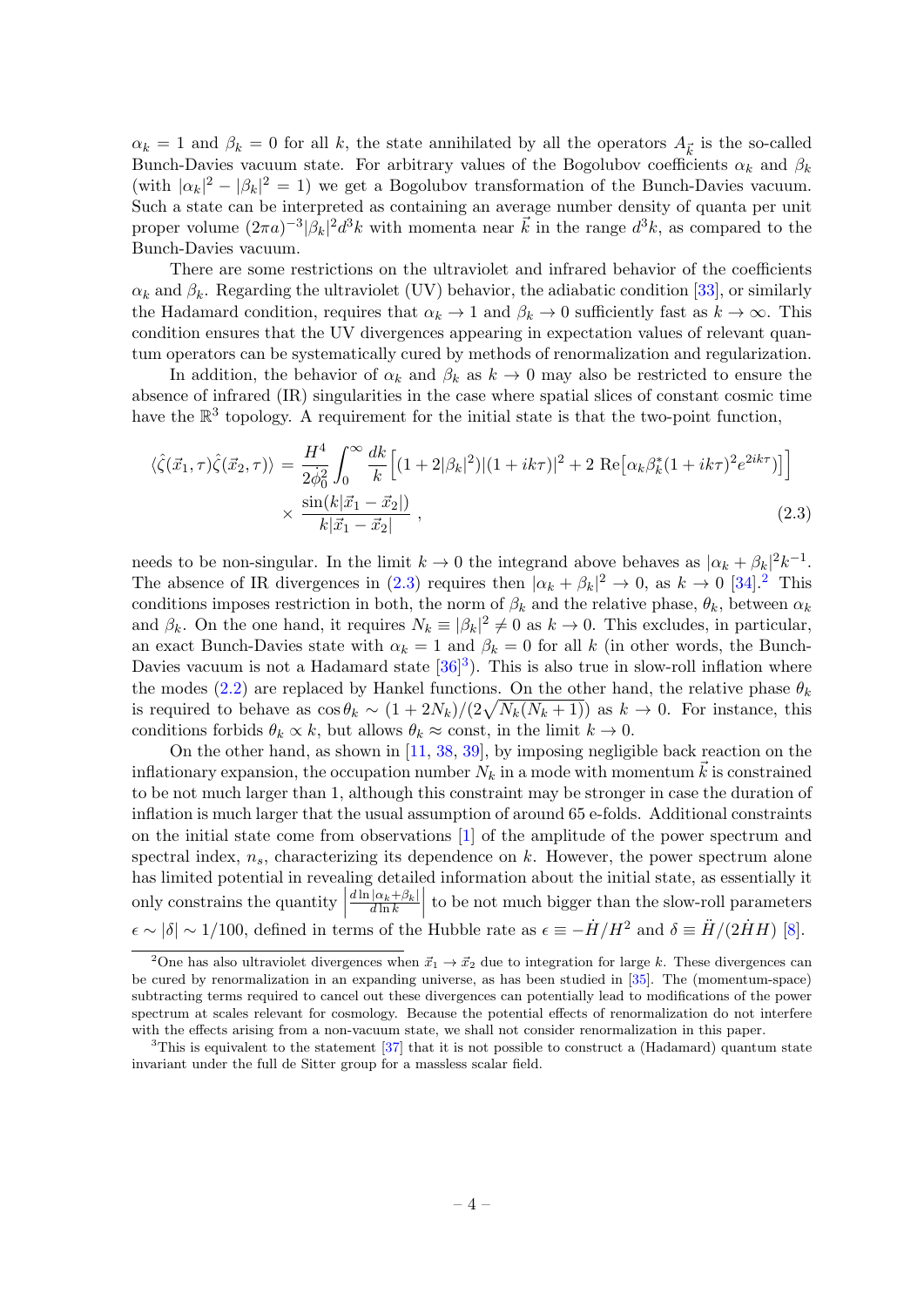#### <span id="page-6-0"></span>3 The trispectrum for an excited initial state

This section is devoted to the computation of the primordial trispectrum for the curvature perturbations  $\zeta(\vec{x}, \tau)$  generated during inflation when the initial state is allowed to deviate from the standard vacuum state. For concreteness in the computation, in this section we consider an initially pure, Gaussian state given by a Bogolubov transformation of the vacuum. We specify the initial state at a time  $\tau_0$ , a few e-foldings before the smallest momentum k involved in the trispectrum exits the Hubble sphere during inflation.

Our computations proceed by generalizing the detailed analysis in [\[23,](#page-12-4) [24\]](#page-12-5), where the trispectrum of the primordial curvature perturbations was computed for an initial Bunch-Davies vacuum state. We will not repeat here all the details of the computation, and the reader is referred to [\[23,](#page-12-4) [24\]](#page-12-5) for further details. As in those papers, we explicitly write down the computations for a single-field inflationary model with canonical kinetic energy, although the main conclusions also apply to multi-field models with flat field-space metric.

The primordial trispecturm,  $T_c$ , is defined in terms of the four-point function in momentum space evaluated at late times during inflation  $\tau \gg \tau_{k_a}$ , where  $\tau_{k_a}$  is the Hubble exit time for the comoving momentum  $k_a$ , defined as the time at which  $k_a/a(\tau_{k_a}) = H(\tau_{k_a})$ ,

<span id="page-6-1"></span>
$$
\langle \hat{\zeta}_{\vec{k}_1} \hat{\zeta}_{\vec{k}_2} \hat{\zeta}_{\vec{k}_3} \hat{\zeta}_{\vec{k}_4} \rangle = (2\pi)^3 \delta \left( \sum_a \vec{k}_a \right) T_\zeta(\vec{k}_1, \vec{k}_2, \vec{k}_3, \vec{k}_4) \tag{3.1}
$$

By convention, in the above expression only the connected part of the expectation value on the left hand side is considered. As shown in [\[22\]](#page-12-3), by virtue of the smallness of the slow-roll parameter  $\epsilon$  during inflation, the result for the primordial correlation functions of curvature perturbations  $\zeta$  is correctly reproduced by first computing the correlation function of inflaton perturbations  $\delta\phi$  in the uniform curvature gauge, and by using the free solution for  $\delta\phi$  in de Sitter space. To leading order in slow-roll, the linear relation between modes  $\zeta_k = (H/\dot{\phi}_0)\delta\phi_k$ allows us to obtain the correlation functions for  $\zeta$  once the correlation functions for  $\delta\phi$  are known.

If we restrict to the leading order contribution in slow-roll, the four-point function for  $\delta \phi_k$  has two contributions. The first contribution is given by the contact interaction of four scalar perturbations  $\delta \phi_k$ , and requires one to expand the action up to fourth order in perturbations [\[23\]](#page-12-4). The second contribution comes from the interaction mediated by the exchange of a tensor mode or graviton [\[24\]](#page-12-5). We will refer to those contributions as the contact interaction (CI) and the graviton exchange (GE) contributions, respectively. The action describing those interactions can be written as  $S = S_{CI} + S_{GE}$ , where [\[22,](#page-12-3) [23\]](#page-12-4)

$$
S_{CI} = \int d\tau d^3x \, M_P^{-2} \left[ -\frac{1}{4} \theta_j \partial^2 \theta_j - a \delta \phi' \theta_j \partial_j \delta \phi - \frac{a^2}{4H} \partial^{-2} \Sigma \left( (\partial_i \delta \phi)^2 + \delta \phi'^2 \right) - \frac{3}{4} a^4 \partial^{-2} \Sigma \partial^{-2} \Sigma \right]
$$
  

$$
S_{GE} = \frac{1}{2} \int d\tau d^3x \, a^2 \gamma^{ij} \partial_i \delta \phi \partial_j \delta \phi ,
$$

where  $\gamma^{ij}$  represents tensor metric perturbations, and

$$
\theta_j = 2a \,\partial^{-4} \left[ \partial_m \partial_j \delta \phi' \partial_m \delta \phi + \partial_j \delta \phi' \partial^2 \delta \phi - \partial^2 \delta \phi' \partial_j \delta \phi - \partial_m \delta \phi' \partial_m \partial_j \delta \phi \right] \,, \tag{3.2}
$$

$$
\Sigma = \frac{1}{a} \left[ \partial_j \delta \phi' \partial_j \delta \phi + \delta \phi' \partial^2 \delta \phi \right] . \tag{3.3}
$$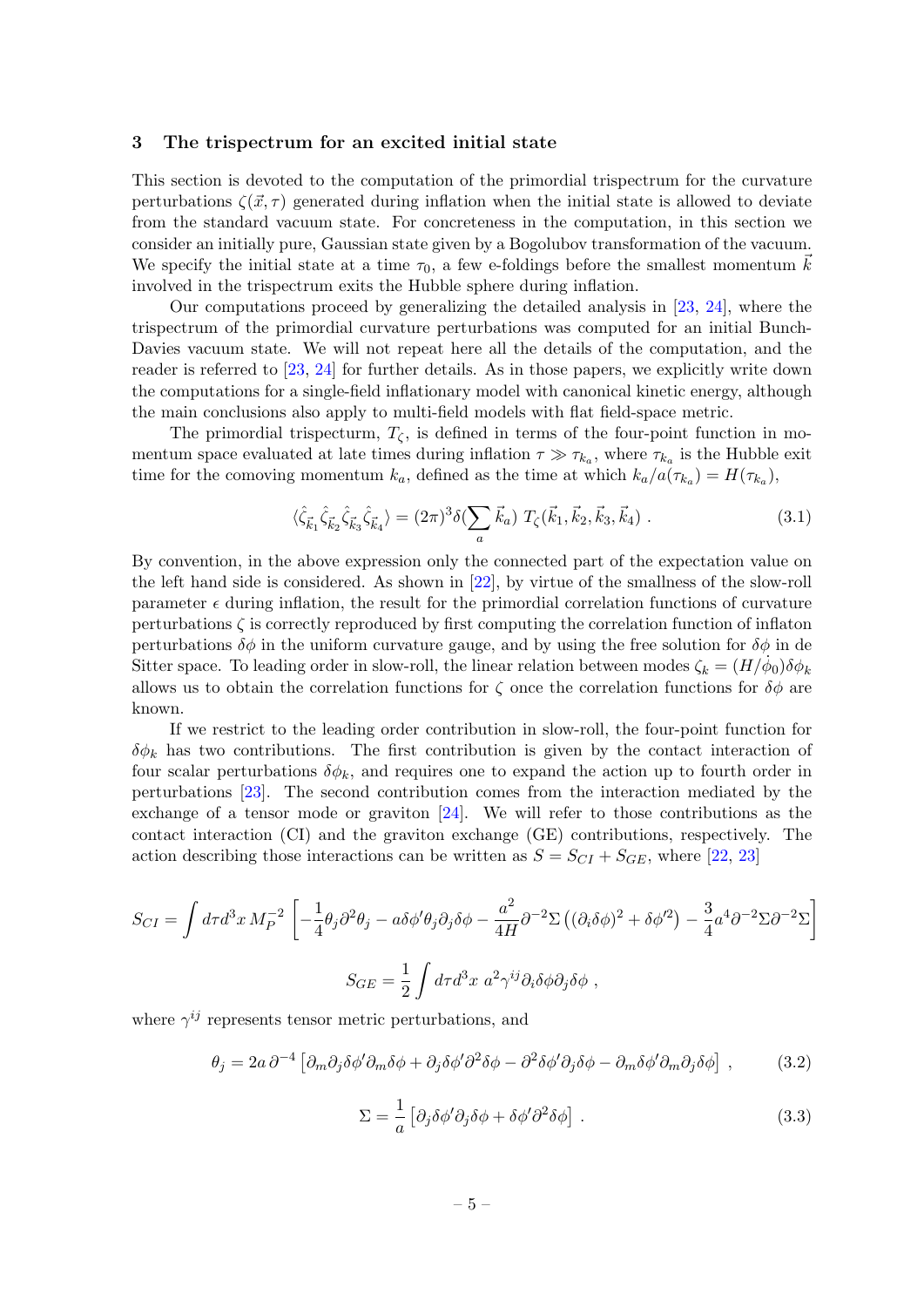We use a notation in which latin indices  $i, j, l, m$  range form 1 to 3, the three dimensions of space, and latin indices  $a, b, c, d$  range from 1 to the number of momenta involved in the correlation function (4 in the case of the trispectrum). By using the so-called "in-in" formalism [\[40\]](#page-13-2), and after some effort, the contact interaction contribution to the four-point function is given by

<span id="page-7-5"></span>
$$
\langle \hat{\delta \phi}_{\vec{k}_1} \hat{\delta \phi}_{\vec{k}_2} \hat{\delta \phi}_{\vec{k}_3} \hat{\delta \phi}_{\vec{k}_4} \rangle_{CI} = (2\pi)^3 \delta \left( \sum_a \vec{k}_a \right) \left( \prod_a \bar{\delta \phi}_{k_a}(0) \right) M_P^{-2} \left( M_{1234} + 23 \text{ permut} \right) + \text{ c.c. },
$$

where

$$
M_{abcd} = \left[ \frac{\vec{Z}_{ab} \cdot \vec{Z}_{cd}}{k_{ab}^6} + 2 \frac{\vec{k}_b \cdot \vec{Z}_{cd}}{k_{cd}^4} + \frac{3}{4} \frac{\sigma_{ab} \sigma_{cd}}{k_{ab}^4} \right] I_{abcd}^{(1)} - \frac{1}{4H} \frac{\sigma_{cd}}{k_{ab}^2} \left[ \vec{k}_a \cdot \vec{k}_b \ I_{abcd}^{(2)} - I_{abcd}^{(3)} \right] , \quad (3.4)
$$

with

<span id="page-7-0"></span>
$$
I_{abcd}^{(1)} = -i \int_{\tau_0}^0 d\tau \ a^2(\tau) \ \bar{\delta \phi}_{k_a}^{\prime *}(\tau) \bar{\delta \phi}_{k_b}^*(\tau) \bar{\delta \phi}_{k_c}^{\prime *}(\tau) \bar{\delta \phi}_{k_d}^*(\tau) , \qquad (3.5)
$$

<span id="page-7-1"></span>
$$
I_{abcd}^{(2)} = -i \int_{\tau_0}^0 d\tau \ a(\tau) \ \bar{\delta \phi}_{k_a}^*(\tau) \bar{\delta \phi}_{k_b}^*(\tau) \bar{\delta \phi}_{k_c}^*(\tau) \bar{\delta \phi}_{k_d}^*(\tau) , \qquad (3.6)
$$

<span id="page-7-2"></span>
$$
I_{abcd}^{(3)} = -i \int_{\tau_0}^0 d\tau \ a(\tau) \ \bar{\delta \phi}_{k_a}^{\prime *}(\tau) \bar{\delta \phi}_{k_b}^{\prime *}(\tau) \bar{\delta \phi}_{k_c}^{\prime *}(\tau) \bar{\delta \phi}_{k_d}^*(\tau) , \qquad (3.7)
$$

and

$$
\vec{k}_{ab} = \vec{k}_a + \vec{k}_b, \quad k_{ab} = |\vec{k}_a + \vec{k}_b|, \quad \vec{Z}_{ab} = \sigma_{ab}\,\vec{k}_a + \sigma_{ba}\,\vec{k}_b \quad \text{(no summation)}\,, \quad \sigma_{ab} = \vec{k}_a \cdot \vec{k}_b + k_b^2 \,.
$$
\n(3.8)

The graviton exchange contribution is given by

<span id="page-7-4"></span>
$$
\langle \hat{\delta \phi}_{\vec{k}_1} \hat{\delta \phi}_{\vec{k}_2} \hat{\delta \phi}_{\vec{k}_3} \hat{\delta \phi}_{\vec{k}_4} \rangle_{GE} = (2\pi)^3 \delta \left( \sum_a \vec{k}_a \right) 4
$$
\n
$$
\times \left[ k_1^2 k_3^2 [1 - (\hat{k}_1 \cdot \hat{k}_{12})^2] [1 - (\hat{k}_3 \cdot \hat{k}_{12})^2] \cos (2\chi_{12,34}) \cdot (I_{1234}(0) + I_{3412}(0)) \right.
$$
\n
$$
+ (2 \to 3, 3 \to 4) + (2 \to 4, 3 \to 2, 4 \to 3) \right],
$$
\n(3.9)

where  $\hat{k} \equiv \vec{k}/k$ , and

<span id="page-7-3"></span>
$$
I_{abcd}(\tau_*) = \int_{\tau_0}^{\tau_*} d\tau \int_{\tau_0}^{\tau} d\tau' \ a^2(\tau) \ a^2(\tau') \ \text{Im}[\bar{\delta \phi}_{k_a}(\tau_*) \bar{\delta \phi}_{k_b}(\tau_*) \bar{\delta \phi}_{k_a}^*(\tau) \bar{\delta \phi}_{k_b}^*(\tau)] \qquad (3.10)
$$

$$
\times \ \text{Im}[\bar{\delta \phi}_{k_c}(\tau_*) \bar{\delta \phi}_{k_d}(\tau_*) \bar{\delta \phi}_{k_c}^*(\tau') \bar{\delta \phi}_{k_d}^*(\tau') \bar{\gamma}_{k_{ab}}(\tau) \bar{\gamma}_{k_{ab}}^*(\tau')].
$$

In the previous expression  $\chi_{ab,cd}$  is the angle between the projections of  $\vec{k}_a$  and  $\vec{k}_c$  on the plane orthogonal to  $\vec{k}_{ab}$  (see [\[24\]](#page-12-5) for further details), and  $\gamma_k(\tau)$  are the mode functions describing tensor metric perturbations. We recall that  $\overline{\delta \phi}_k(\tau) = \alpha_k \delta \phi_k(\tau) + \beta_k \delta \phi_k^*(\tau)$ , where  $\delta \phi_k(\tau)$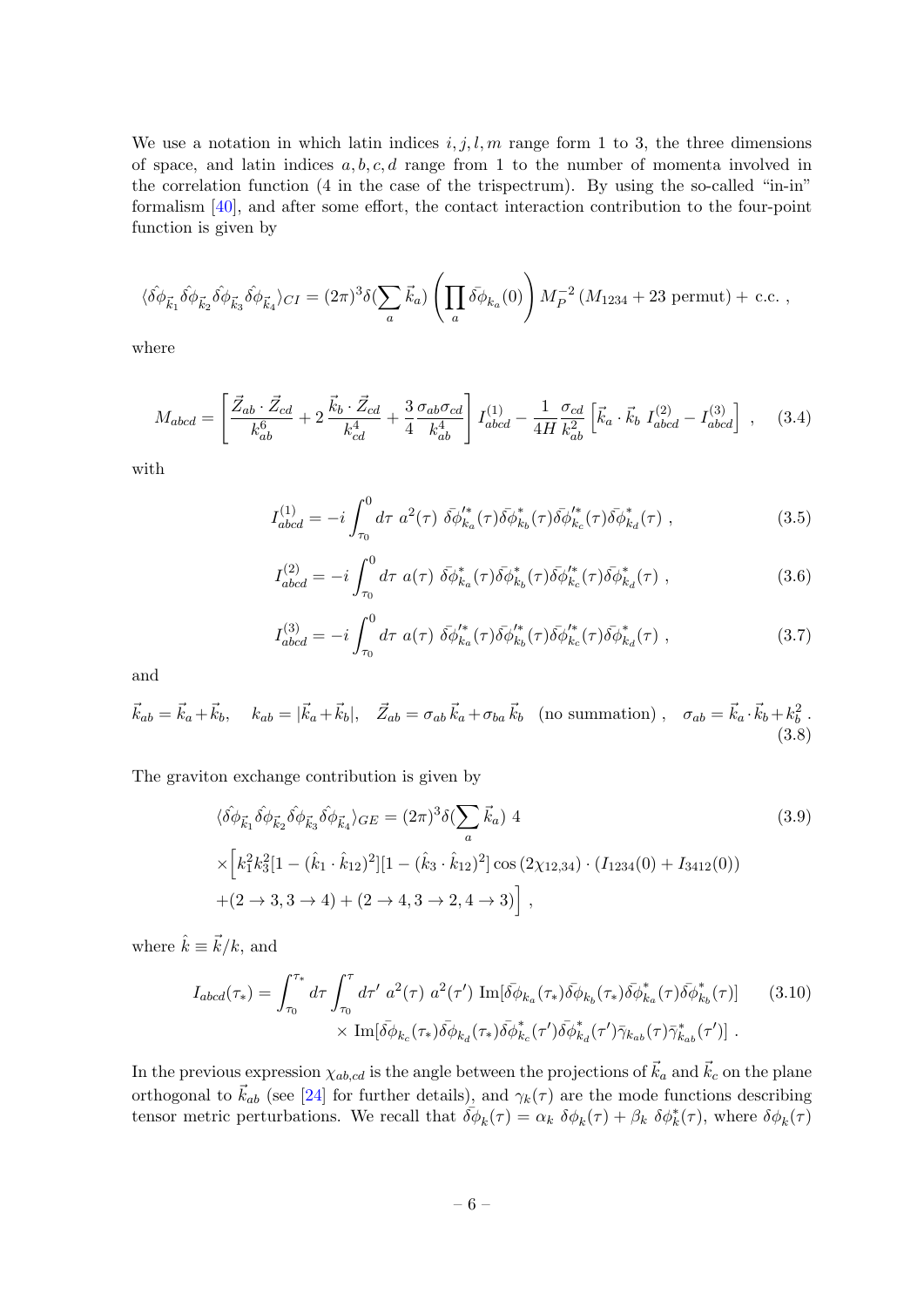are the Bunch-Davies modes in de Sitter space, that can be obtained from equation [\(2.2\)](#page-4-2) together with the relation  $\zeta_k = (H/\dot{\phi}_0)\delta\phi_k$ , and  $\tau_0$  is the time at which the initial state is specified at the onset of inflation. The integrals [\(3.5,](#page-7-0)[3.6,](#page-7-1)[3.7,](#page-7-2)[3.10\)](#page-7-3) above, although very lengthy, can be computed straightforwardly, and the full expression for the trispectrum can be obtained. The detailed expression is not of much interest for the purposes of the present paper, and we do not write it explicitly here.

The relevant novel feature in the previous computation is that, as already happens for the bispectrum, the presence of initial quanta introduces new contributions to the correlation functions as a consequence of perturbative interactions among the quanta resulting from the stimulated creation process. These new contributions are characterized by being proportional to factors of the type  $1/(\pm k_1 \pm k_2 \pm k_3 \pm k_4)^n$ , where the value of n depends on the correlation function under consideration.<sup>[4](#page-8-0)</sup> These new factors, absent in the computation that uses an initial vacuum state, can be large for some specific momentum configurations, and are responsible for the enhancement that we find below in this section.

We will focus now on the squeezed configuration in which one of the four momenta in the trispectrum is much smaller than the rest, for instance,  $k_3 \ll k_1, k_2, k_4$ . In the squeezed limit, the quadrilateral formed by the four momenta, as a consequence of the presence of the delta function in  $(3.1)$ , approaches a planar triangle. Among all possible squeezed configurations, we find of special relevance the one in which the three momenta  $\vec{k}_1, \vec{k}_2, \vec{k}_4$  degenerate to a flattened triangle, as for instance the configuration shown in Fig.1 for which  $\vec{k}_1 \approx \vec{k}_2 \approx \vec{k}_4/2$ . It is worth mentioning that our search has not been exhaustive, and other configuration with similar enhancements may exist.



Figure 1. Squeezed configuration. The larger three momenta generate a flattened triangle.

For this configuration, it is easy to show that, as a consequence of the geometrical factors shown in the second line of equation [\(3.9\)](#page-7-4), the contact interaction contribution largely dominates over the graviton exchange contribution. It is then straightforward to compute the contact interaction contribution using equation [\(3.4\)](#page-7-5). Explicit computations show that

$$
\langle \hat{\zeta}_{\vec{k}_{1}} \hat{\zeta}_{\vec{k}_{2}} \hat{\zeta}_{\vec{k}_{3}} \hat{\zeta}_{\vec{k}_{4}} \rangle = (2\pi)^{3} \delta \left( \sum_{a} \vec{k}_{a} \right) \frac{H^{6}}{4\epsilon^{2} M_{P}^{6}} \frac{\prod_{a} (\alpha_{k_{a}} + \beta_{k_{a}})}{\prod_{a} (2k_{a}^{3})} \mathcal{M}(\vec{k}_{1}, \vec{k}_{2}, \vec{k}_{3}, \vec{k}_{4}) + \text{c.c.} \,, \tag{3.11}
$$

<span id="page-8-0"></span><sup>&</sup>lt;sup>4</sup>The presence of factors of the type  $1/(\pm k_1 \pm k_2 \pm k_3 \pm k_4)^n$  do not introduce divergencies for momentum configurations for which any of those denominators vanish. The complete expressions for the trispectrum and bispectrum are finite for all momentum configurations.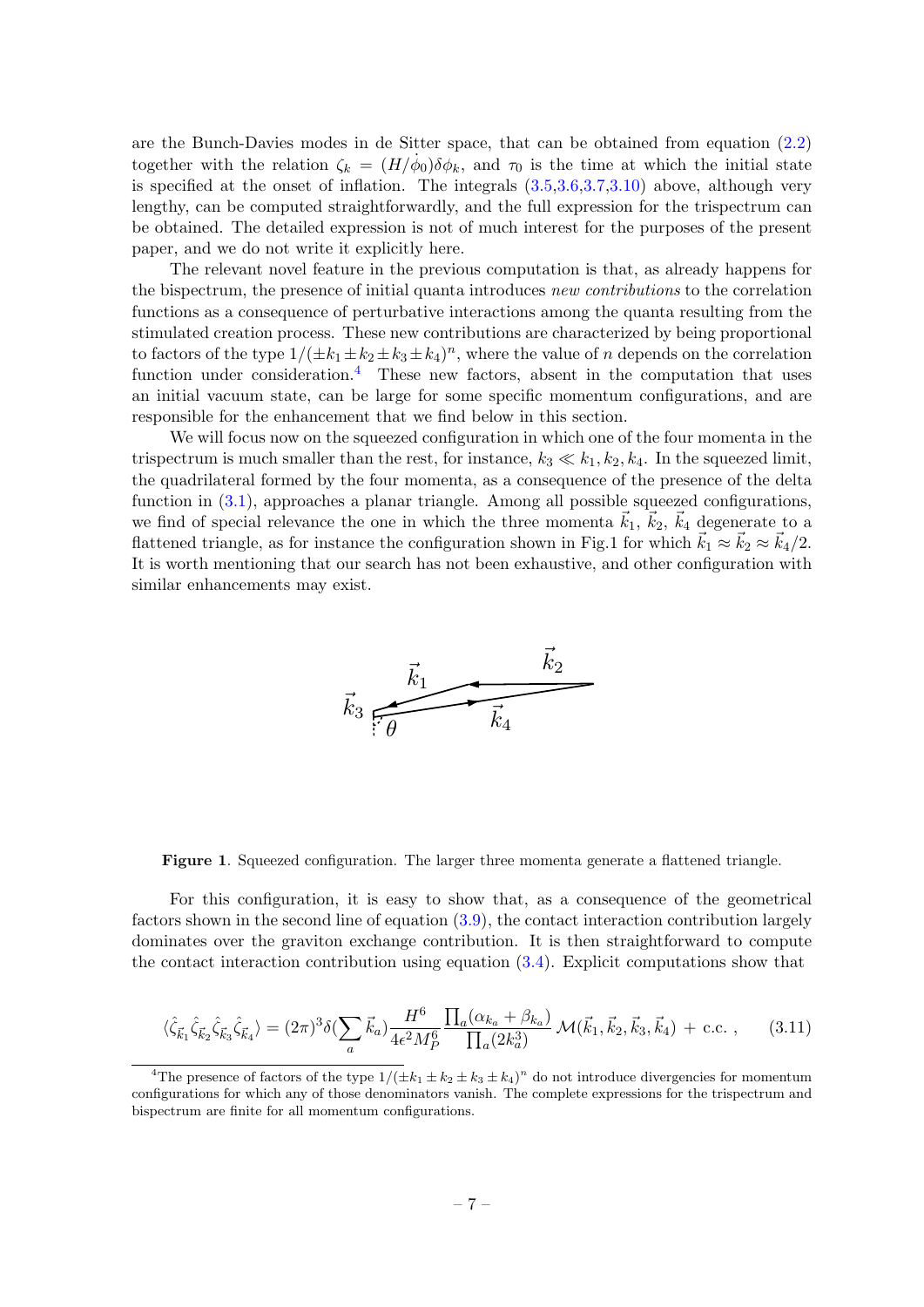where

<span id="page-9-1"></span>
$$
\mathcal{M}(\vec{k}_1, \vec{k}_2, \vec{k}_3, \vec{k}_4) = \frac{k_4^5}{k_3^2} h_{\alpha, \beta} , \qquad (3.12)
$$

where the function  $h_{\alpha,\beta}$  depends on the details of the initial state, and is given by

$$
h_{\alpha,\beta} = \frac{3}{2} (\beta_{k_1}^* \beta_{k_2}^* \alpha_{k_4}^* + \alpha_{k_1}^* \alpha_{k_2}^* \beta_{k_4}^*) (\alpha_{k_3}^* - \beta_{k_3}^*) \cos \theta ,
$$
 (3.13)

where  $\theta$  is the angle between  $\vec{k}_3$  and  $\vec{k}_4$ . Introducing equation [\(3.12\)](#page-9-1) in [\(3.4\)](#page-7-5), we get the result for the trispectrum in the squeezed configuration shown in Fig. 1

<span id="page-9-3"></span>
$$
T_{\zeta}(\vec{k}_1, \vec{k}_2, \vec{k}_3, \vec{k}_4) = \hat{g}_{NL} P_{\zeta}(k_1) P_{\zeta}(k_3) P_{\zeta}(k_4)
$$
\n(3.14)

<span id="page-9-4"></span>
$$
\hat{g}_{NL} = 32 \,\epsilon \left(\frac{k_1}{k_3}\right)^2 f_{\alpha,\beta},\tag{3.15}
$$

where

<span id="page-9-5"></span>
$$
f_{\alpha,\beta} = 2 \text{ Re} \left[ \frac{h_{\alpha,\beta} \cdot \prod_a (\alpha_{k_a} + \beta_{k_a})}{\prod_{a=1,3,4} |\alpha_{k_a} + \beta_{k_a}|^2} \right], \quad P_{\zeta}(k) = |\bar{\zeta}_k|^2 = \frac{1}{2\epsilon M_P^2} \frac{H^2}{2k^3} |\alpha_k + \beta_k|^2. \quad (3.16)
$$

The parameter  $\hat{g}_{NL}$  introduced above for the squeezed configuration is related to the conventional parameters  $\tau_{NL}$  and  $g_{NL}$ , defined by the so called local form of the trispectrum<sup>[5](#page-9-2)</sup>

$$
T_{\zeta}^{\text{local}}(\vec{k}_1, \vec{k}_2, \vec{k}_3, \vec{k}_4) = \tau_{NL} \left[ P_{\zeta}(k_1) P_{\zeta}(k_2) (P_{\zeta}(k_{13}) + P_{\zeta}(k_{14})) + 11 \text{ perm.} \right] + \frac{54}{25} g_{NL} \left[ P_{\zeta}(k_1) P_{\zeta}(k_2) P_{\zeta}(k_3) + 3 \text{ perm.} \right],
$$
(3.17)

by the relation

$$
\hat{g}_{NL} = 20 \,\tau_{NL} + \frac{540}{25} \, g_{NL} \tag{3.18}
$$

Expressions [\(3.14\)](#page-9-3) and [\(3.15\)](#page-9-4) constitute the main result of the present paper. Note that in the case that the average number of initial quanta is considerably smaller than 1,  $|\beta_k|^2 \ll 1$ , additional terms not explicitly shown in  $(3.14)$  and  $(3.15)$  become relevant and the vacuum result is smoothly recovered.

#### <span id="page-9-0"></span>4 Discussion and conclusions

We have calculated the primordial trispectrum for curvature perturbations in inflationary models with canonical kinetic terms, when the initial quantum state is different from the Bunch-Davies vacuum. The effects of the quanta initially present do not dilute with the exponential inflationary expansion, and survives to the end of inflation and beyond, as a consequence of the process of stimulated creation of quanta in the expanding background. The presence of initial quanta introduces new contributions to the correlation functions. These contributions result from perturbative interactions among the quanta produced by the stimulated creation process.

<span id="page-9-2"></span> $5$ This form of the trispectrum arises from the phenomenologically motivated form of the curvature perturbation in position space  $\hat{\zeta} = \hat{\zeta}_g + 1/2 (\tau_{NL})^{1/2} (\hat{\zeta}_g^2 - \langle \hat{\zeta}_g^2 \rangle) + 9/25 g_{NL} \hat{\zeta}_g^3$ , where  $\hat{\zeta}_g$  is a Gaussian field.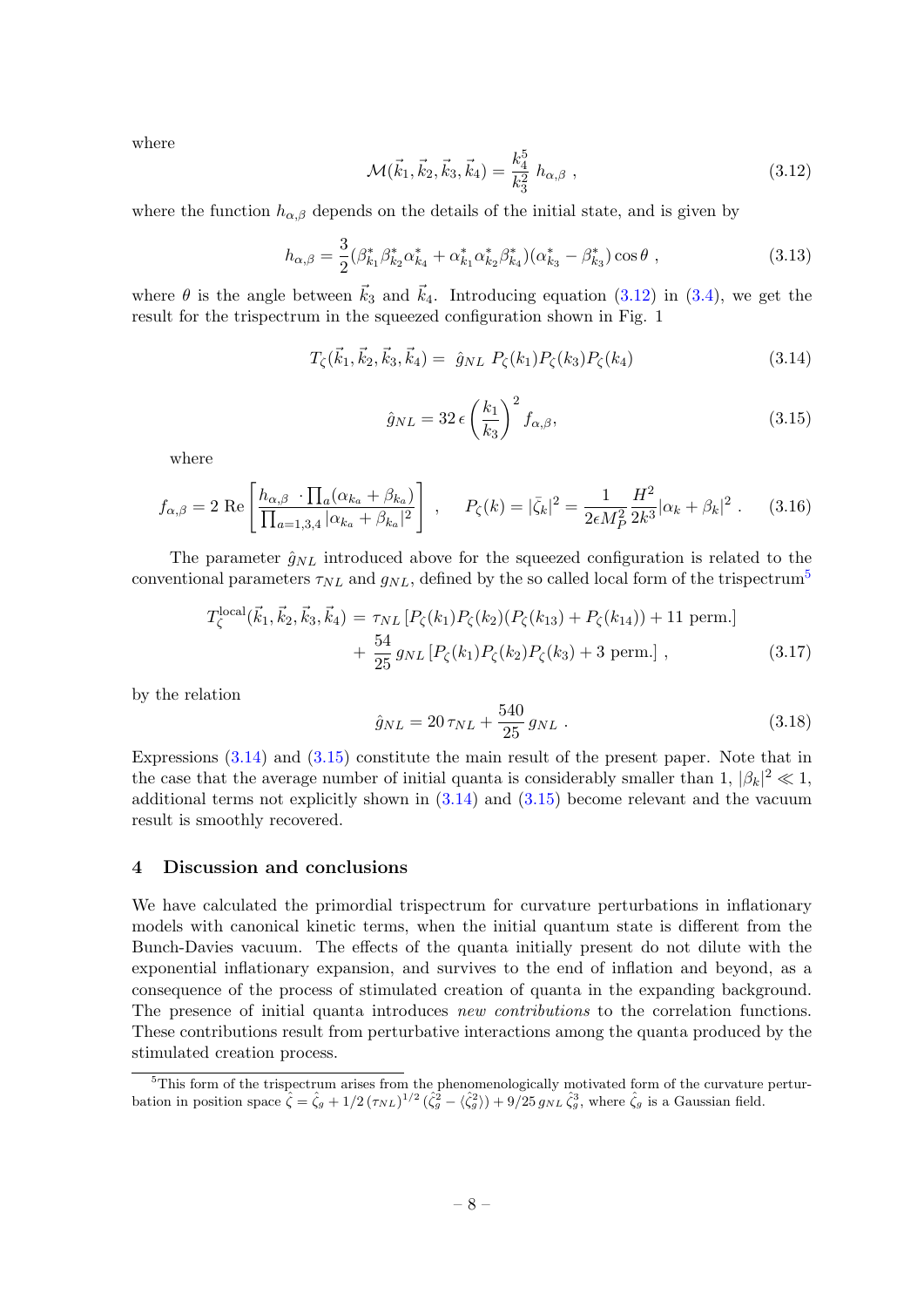We have focused our computations on the squeezed momentum configuration, in which one of the four momenta is much smaller than the others. The squeezed limit is interesting due to the existence of consistency relations that constrain the magnitude of the n-point correlation functions, for  $n > 2$ , generically known as the Maldacena consistency relations [\[22,](#page-12-3) [25,](#page-12-6) [26\]](#page-12-7). If the bispectrum and trispectrum are parametrized as in equations [\(1.1\)](#page-3-0) and [\(3.14\)](#page-9-3), respectively, the consistency relations imply that  $f_{NL} = \mathcal{O}(\epsilon)$  for the bispectrum and  $\hat{g}_{NL} = \mathcal{O}(\epsilon^2)$  for the trispectrum, with the only assumption being that the inflaton field is the only dynamical field. Those values of the bispectrum and trispectrum are well below the observational threshold of the next generation of detectors, since  $\epsilon = \mathcal{O}(10^{-2})$ . Therefore, the consistency relations imply that any detection of a primordial  $f_{NL}$  or  $\hat{g}_{NL}$  will strongly disfavor single-field inflation.

However, although the consistency relations may be true under very generic assumptions in the exact limit in which one of the momenta goes to zero,  $k_a \rightarrow 0$ , it is possible that important corrections appear when restricted to the range of momenta accessible in our finite observable universe. It was shown in [\[8\]](#page-11-7) that this is the case for  $f_{NL}$  when the initial state for perturbations at the onset of inflation departs from the vacuum. There, it was shown that, for a large class of initial states, the  $f_{NL}$  parameter acquires an extra factor of the order  $k_1/k_3 \gg 1$ , as compare to the vacuum prediction. That enhancement factor can be as large as several hundred for the range of  $k's$  accessible in forthcoming observations, which may cause the bispectrum in the squeezed momentum configuration to fall within the observational sensitivity of the PLANCK satellite [\[18\]](#page-12-19).

In the present paper we have focused our attention on the trispectrum. We have considered an initial state given by a Bogolubov transformation of the Bunch-Davies vacuum, although our main conclusions apply also to more generic states. Among all possible squeezed configurations for the trispectrum, we find of special relevance the configurations for which the larger momenta form a flattened triangle, as for instance the one shown in Fig.1 for which  $k_1 \approx k_2 \approx k_4/2 \gg k_3$ . For that configuration the trispectrum acquires the local form [\(3.14\)](#page-9-3) with a momentum dependent amplitude given by

<span id="page-10-0"></span>
$$
\hat{g}_{NL} = 32 \,\epsilon \left(\frac{k_1}{k_3}\right)^2 f_{\alpha,\beta} \,, \tag{4.1}
$$

where  $f_{\alpha,\beta}$ , written in equation [\(3.16\)](#page-9-5), is a function that contains the information about the initial state. Because  $f_{\alpha,\beta}$  is a ratio of Bogolubov coefficients and, as mentioned at the end of section [2,](#page-4-0) the values of the  $\alpha_k$  and  $\beta_k$  coefficients are constrained not to vary arbitrarily fast with  $k$ , its value is not very sensitive to the peculiarities of the initial state. When the average number of initial quanta in the observable modes is of order one or greater,  $f_{\alpha,\beta}$  is generally of order one. Therefore, the above value for  $\hat{g}_{NL}$  is enhanced by a factor  $\mathcal{O}(\epsilon^{-1}(k_1/k_3)^2)$  as compared to the prediction of the consistency relation. The range of k's for which we have some confidence about the measurements of the temperature fluctuations of the CMB (i.e., for which uncertainties coming from cosmic variance, Sunyaev-Zeldovich effect, etc., can be neglected) is approximately several hundred. Therefore, in the squeezed limit we find an enhancement of the  $\hat{g}_{NL}$  parameter that can be as large as  $\mathcal{O}(10^6)$ , compared to the prediction of the consistency relation for the trispectrum. Equation  $(4.1)$  shows that  $\hat{g}_{NL}$  can be as large as  $\hat{g}_{NL} = \mathcal{O}(10^3)$ . This value is below the current experimental bound [\[41,](#page-13-3) [42\]](#page-13-4). However, it may reach the sensitivity of the next generation of observations.

On the other hand, large scale structure surveys and halo bias measurements may provide further constraints on the non-Gaussianities reported in this paper, as those measure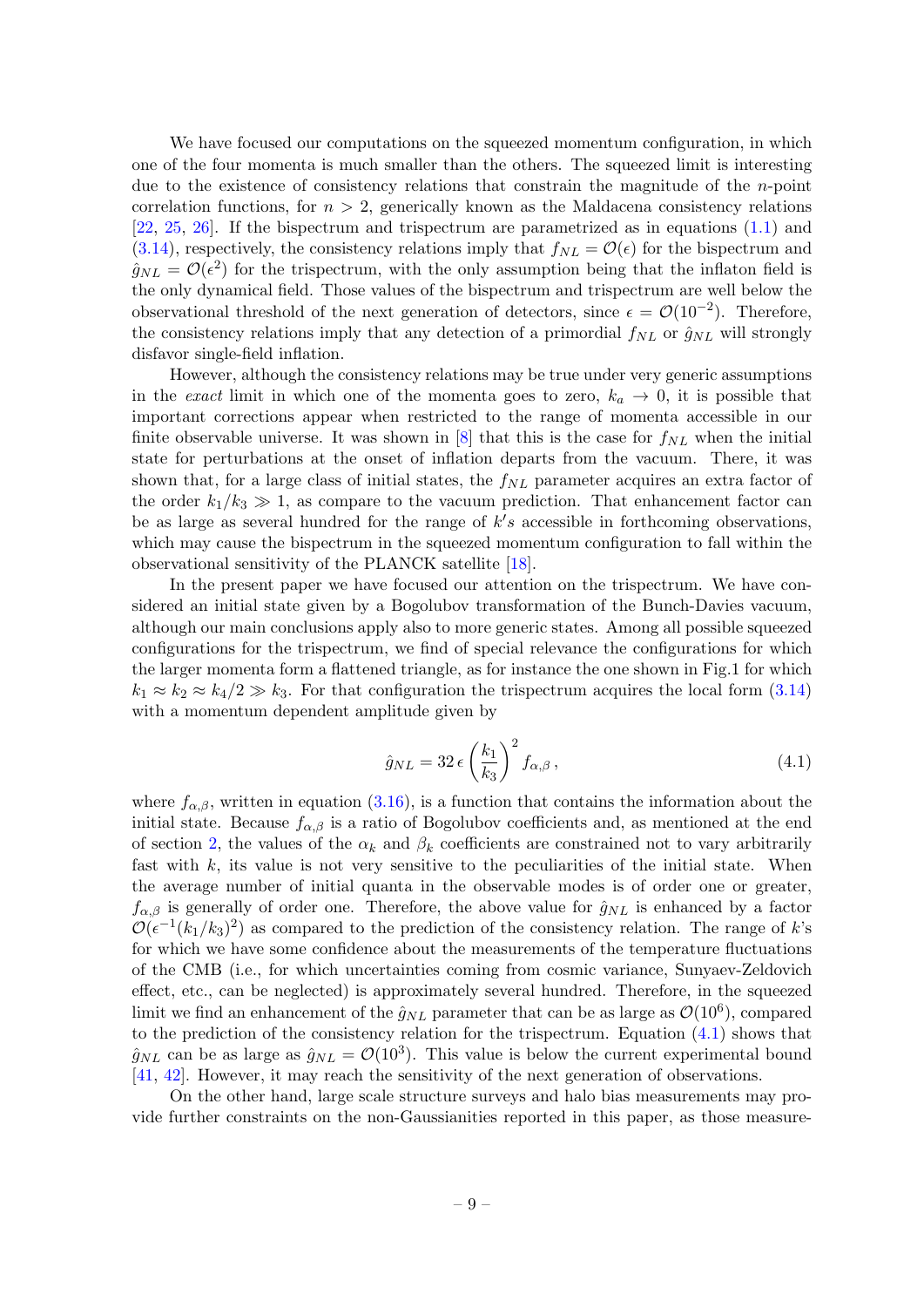ments are particularly sensitive to non-Gaussianities arising from the squeezed momentum configurations [\[43\]](#page-13-5). The scale-dependent amplitude of the bispectrum and trispectrum arising from a non-vacuum initial state

$$
f_{NL} \propto \epsilon \frac{k_1}{k_3} , \qquad \qquad \hat{g}_{NL} \propto \epsilon \left(\frac{k_1}{k_3}\right)^2 , \qquad (4.2)
$$

provides a clear signature to distinguish the effects of the initial conditions for perturbations at the onset of inflation from other known sources.

The large local-type bispectrum and trispectrum arising from a non-vacuum initial state is not exclusive of inflationary models with canonical kinetic term. In fact, an enhancement in the trispectrum in the squeezed limit is also present in other models of inflation with more general lagrangians. Such enhancement can be even larger than the one found in this paper for canonical kinetic terms, and its details would require further analysis.

The results given in this paper are of relevance to the interpretation of the forthcoming observations of non-Gaussianities, as an observation of large local-type non-Gaussianities would not necessarily rule out single-field inflation, as widely believed. On the contrary, such observations could be interpreted as a consequence of having an initial state for inflation that contains initial perturbations that have effects observable today as a result of the stimulated creation of quanta during inflation. Such an interpretation could be tested through the observational signatures we discussed above.

#### Acknowledgments

I.A. thanks S. Shandera for helpful discussions and comments. We thank J. Ganc and E. Komatsu for useful comments on the manuscript. This work has been partially supported by the Spanish grants FIS2008-06078-C03-02, FIS2010-09399-E, the Consolider Program CPAN (CSD2007-00042), and NSF grants PHY-0503366 and PHY0854743 and Eberly research funds of Penn State University. The Institute for Gravitation and the Cosmos is supported by the Eberly College of Science and the Office of the Senior Vice President for Research at the Pennsylvania State University. J. N-S thanks MEC for a sabbatical grant and the Physics Department of the University of Wiscosin-Milwaukee for their kind hospitality.

#### References

- <span id="page-11-0"></span>[1] Komatsu E. et al., Seven-Year Wilkinson Microwave Anisotropy Probe (WMAP) Observations: Cosmological interpretation arXiv:1001.4538.
- <span id="page-11-1"></span>[2] Cheung, C., Creminelli P., Fitzpatric A.L., Kaplan J., and Senatore L., JHEP 0803 (2008) 014.
- <span id="page-11-2"></span>[3] Weinberg, S., Phys. Rev. D 77 123541 (2008).
- <span id="page-11-3"></span>[4] Komatsu E. et al., Non-gaussianity as a probe of the physics of the primordial universe and the astrophysics of the low redshift universe, arXiv:0902.4759.
- <span id="page-11-4"></span>[5] Bunch T.S. and Davies P.C.W., *Proc. Roy. Soc.* **A**360, 117 (1978).
- <span id="page-11-5"></span>[6] Parker L., The creation of particles in an expanding universe, Ph.D. thesis, Harvard University (1966).
- <span id="page-11-6"></span>[7] Parker L., *Phys. Rev. Lett.* **21** 562 (1968); *Phys. Rev.* **183**, 1057(1969).
- <span id="page-11-7"></span>[8] Agullo I. and Parker L. Phys. Rev. D83, 063526 (2011); Gen. Rel. Grav. 43, 2541 (2011).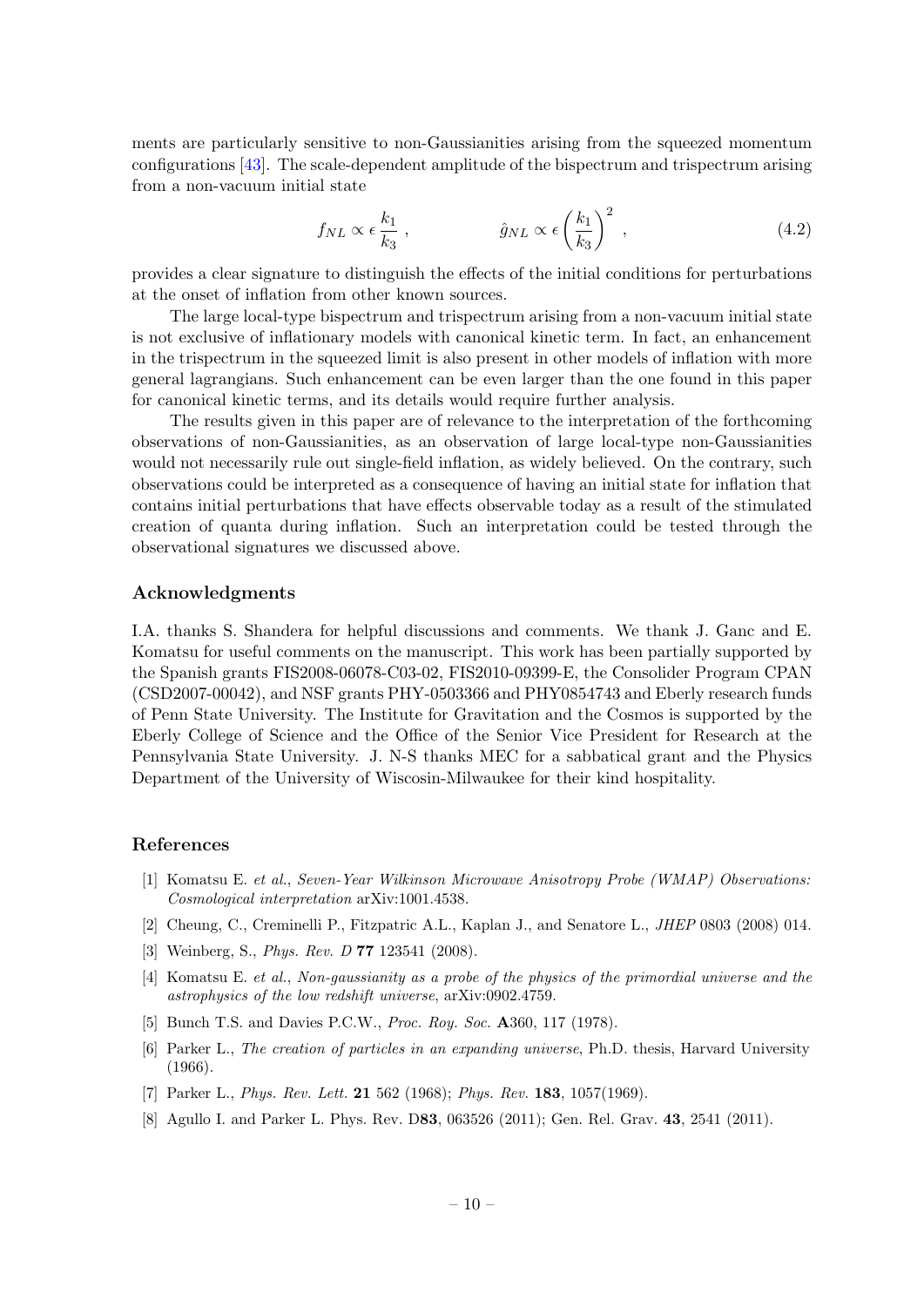- [9] Gasperini M., Giovannini M., and Veneziano G., Phys. Rev. D 48, R439 (1993).
- [10] Bhattacharya K., Mohanty S., and Rangarajan R., Phys. Rev. Lett. 96 121302 (2006).
- <span id="page-12-16"></span>[11] Boyanovsky D., de Vega H. J., and Sanchez N. G., Phys. Rev. D 78 123006 (2006).
- <span id="page-12-1"></span>[12] Chen X., Huang M.-X., Kachru S., and Shiu G., JCAP 01 (2007) 002.
- [13] Ferreira P. G. and Magueijo J., *Phys. Rev. D* **78** R061301 (2008).
- <span id="page-12-2"></span>[14] Holman R. and Tolley A.,  $JCAP$  05 (2008)001.
- [15] Meerburg P. D., van der Schaar J. P., and Corasanati P. S., JCAP 05 018 (2009); JCAP 02 001 (2010).
- [16] O'Connell R. and Holman R., Initial Conditions in the Effective Field Theory of Inflation, arXiv:1109.1562.
- [17] Carney D., Fishler W., Paban S., and Sivanandam N., The inflationary wave function and its initial conditions, arXiv:1109.6566.
- <span id="page-12-19"></span>[18] Ganc J., *Phys. Rev. D* **84**, 063514 (2011).
- [19] Chialva D., Signatures of very high energy physics in the squeezed limit of the bispectrum from the field theoretical approach, arXiv: 1108.4203.
- [20] Dey A. and Paban S., Non-Gaussianities in the Cosmological Perturbation Spectrum due to Primordial Anisotropy, arXiv: 1106.5840.
- <span id="page-12-0"></span>[21] Kundu S., Inflation with General Initial Conditions for Scalar Perturbations, arXiv:1110.4688.
- <span id="page-12-3"></span>[22] Maldacena J., *JHEP* **05** 013 (2003).
- <span id="page-12-4"></span>[23] Seery D., Lidsey J.E. and Sloth M.S. JCAP 01, 027 (2007)
- <span id="page-12-5"></span>[24] Seery D., Sloth M.S. and Vernizzi F. JCAP 03, 018 (2009)
- <span id="page-12-6"></span>[25] Creminelli P. and Zaldarriaga M,  $JCAP$  **10**, 006 (2004).
- <span id="page-12-7"></span>[26] Chen X., Huang M.-X., and Shiu G., *Phys. Rev. D* **74**, 121301 (2006).
- <span id="page-12-8"></span>[27] von Neuman J., Mathematical foundations of quantum mechanics, Princeton University Press, Princeton, New Jersey (1955).
- <span id="page-12-9"></span>[28] Branustein S.L. and Pati A.K., Ed. Quantum information with continuous variables, Kluwer Academic Publisher (2003).
- <span id="page-12-10"></span>[29] Parker L. and Fulling S. A., *Phys. Rev. D* **7** 2357 (1973).
- <span id="page-12-11"></span>[30] Dodelson S., Modern Cosmology, Academic Press, (2003).
- [31] Lyth D.H. and Liddle A. R., The primordial density perturbation, Cambridge University Press, (2009).
- <span id="page-12-12"></span>[32] Weinberg S. Cosmology, Oxford University Press, (2008)
- <span id="page-12-13"></span>[33] Parker L. and Toms D.J., *Quantum field theory in curved spacetime: quantized fields and* gravity, Cambridge University Press, (2009).
- <span id="page-12-14"></span>[34] Ford L. H. and Parker L. Phys. Rev. D 16, 245 (1977)
- <span id="page-12-17"></span>[35] Parker L., Amplitude of perturbations from inflation, hep-th/0702216. Agulló I., Navarro-Salas J., Olmo G.J. and Parker L., Gen. Rel. Grav. 41, 2301 (2009); Phys. Rev. Lett. 103, 061301 (2009); Phys. Rev. D. 81, 043514 (2010).
- <span id="page-12-15"></span>[36] Wald R.W. Quantum field theory in curved spacetime and blackhole thermodynamics, Chicago Press, (1994).
- <span id="page-12-18"></span>[37] Allen B. Phys. Rev. D **32**, 3136 (1985).